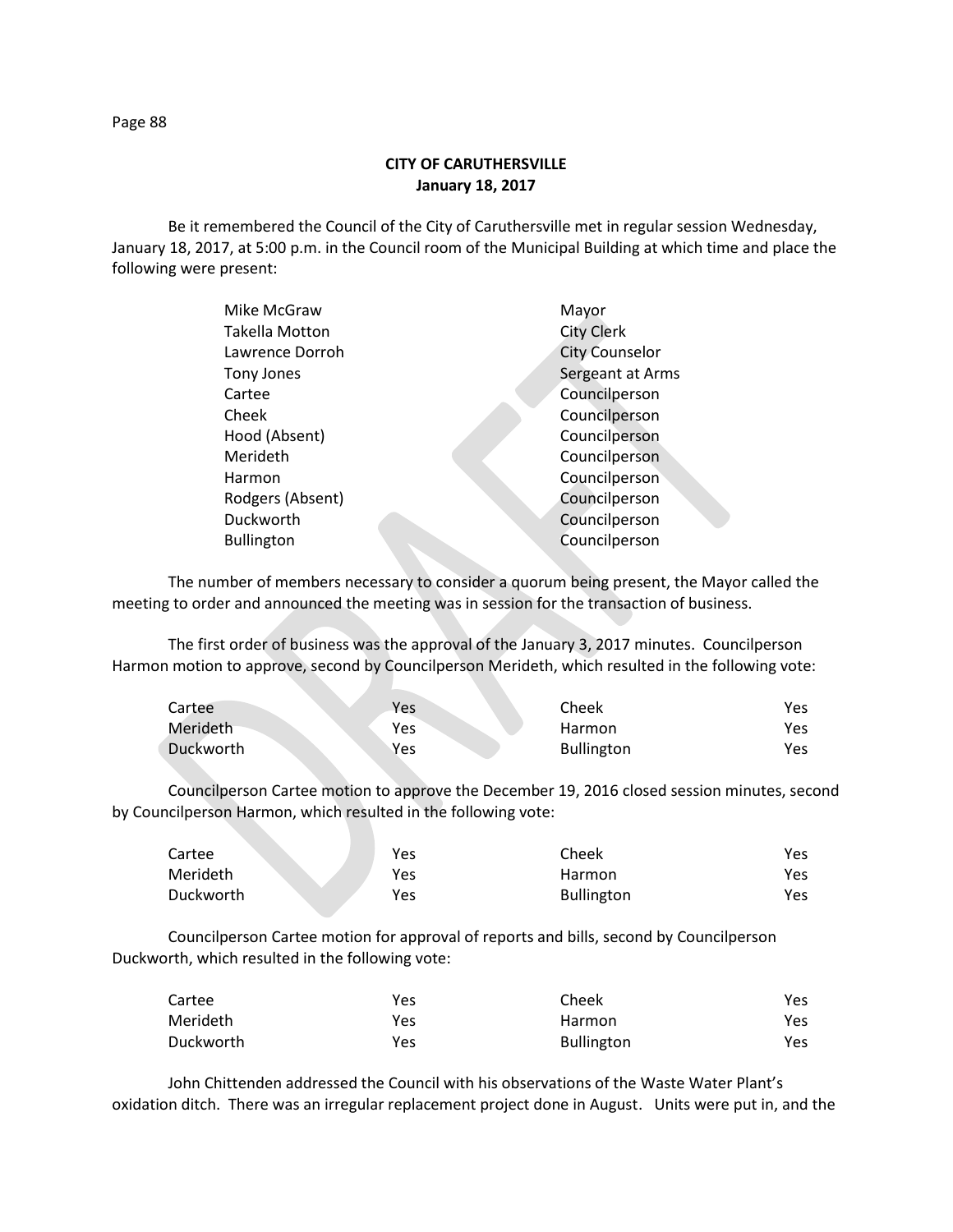initial startup system didn't provide adequate oxygen for treatment. There was somewhat of an improvement, 125 horsepower was put in. In December the sludge steps were measured, which proved to be a lot of sludge and grit. Mr. Chittenden is working a study to analyze the capabilities of the system. The oxidation ditch is loaded, but can operate properly with the installation of two aerators at \$60,000. The alternative is to clean the oxidation ditch, which would be far more. Mr. Chittenden stated that the aerators needed to be installed as soon as possible. By summer the levels would be significantly more, and by putting in the aerators, the plant would be able to meet the permits. Councilperson Harmon stated that it was the Water & Sewer committee recommendation to purchase the aerators. Councilperson Cartee inquired of a long term plan for the Waste Water system. Chittenden stated that he was working on an engineering plan for something long term. Councilperson Harmon motion for an emergency appropriation out of Sales Tax to amend the budget for \$60,000 to purchase the aerators, second by Councilperson Duckworth, which resulted in the following vote:

| Cartee    | Yes | Cheek             | Yes |
|-----------|-----|-------------------|-----|
| Merideth  | Yes | Harmon            | Yes |
| Duckworth | Yes | <b>Bullington</b> | Yes |

The next item for presentation was the Livable Streets document from Dawn Jordan. The PedNet Coalition , a local nonprofit , is looking at bringing Livable Streets to Caruthersville, MO. The project also known as Complete Streets, looks at the needs of all road users. The goal is to make the streets and sidewalks accessible and safe for all people. There's a tentative meeting, February 16 or 17, 2017, please call 333-5301 ext. 228.

MODOT is executing a plan to build a portion of sidewalk along with ADA curb ramps on Highway 84, after an ordinance is passed by the City. The Missouri Municipal League issued a letter with the notification of the City to receive \$13,664.52 from a class action suit settlement with TracFone. The MML provided support for the suit and settlement plus blocked passage of two telecom industry House bills, which would have derailed the class action suit. The MML is asking for 5 percent of the proceeds to go to the MML Advocacy fund. Councilperson Duckworth motion to approve 5 percent of the proceeds to go to the MML, second by Councilperson Cartee, which resulted in the following vote:

| Cartee    | Yes | Cheek             | Yes |
|-----------|-----|-------------------|-----|
| Merideth  | Yes | Harmon            | Yes |
| Duckworth | Yes | <b>Bullington</b> | Yes |

Unfinished business; Councilperson Duckworth stated that he and Councilperson Bullington had been working on the personnel manual. They're looking at it piece by piece and consulting with Counselor Dorroh, and will send documentation to the appropriate committees, and bring it forth to the Council.

Mayor's report; the library's HVAC unit has been installed, and is up and running. The Mayor testified at Ameren's Public Hearing as to the effect the rate increased would have on residents with all electric in their homes, and the economic impact on our community for residential and business customers. Mitzi Dell will be here Monday, January 23, 2017 to get a more comprehensive survey of the area concerning the Marlar Loop, and then a final package will be presented. Friday, January 20, 2017 weather is forecasted to be favorable for the resident on E.  $10^{th}$  St. The yard needs to be taken care of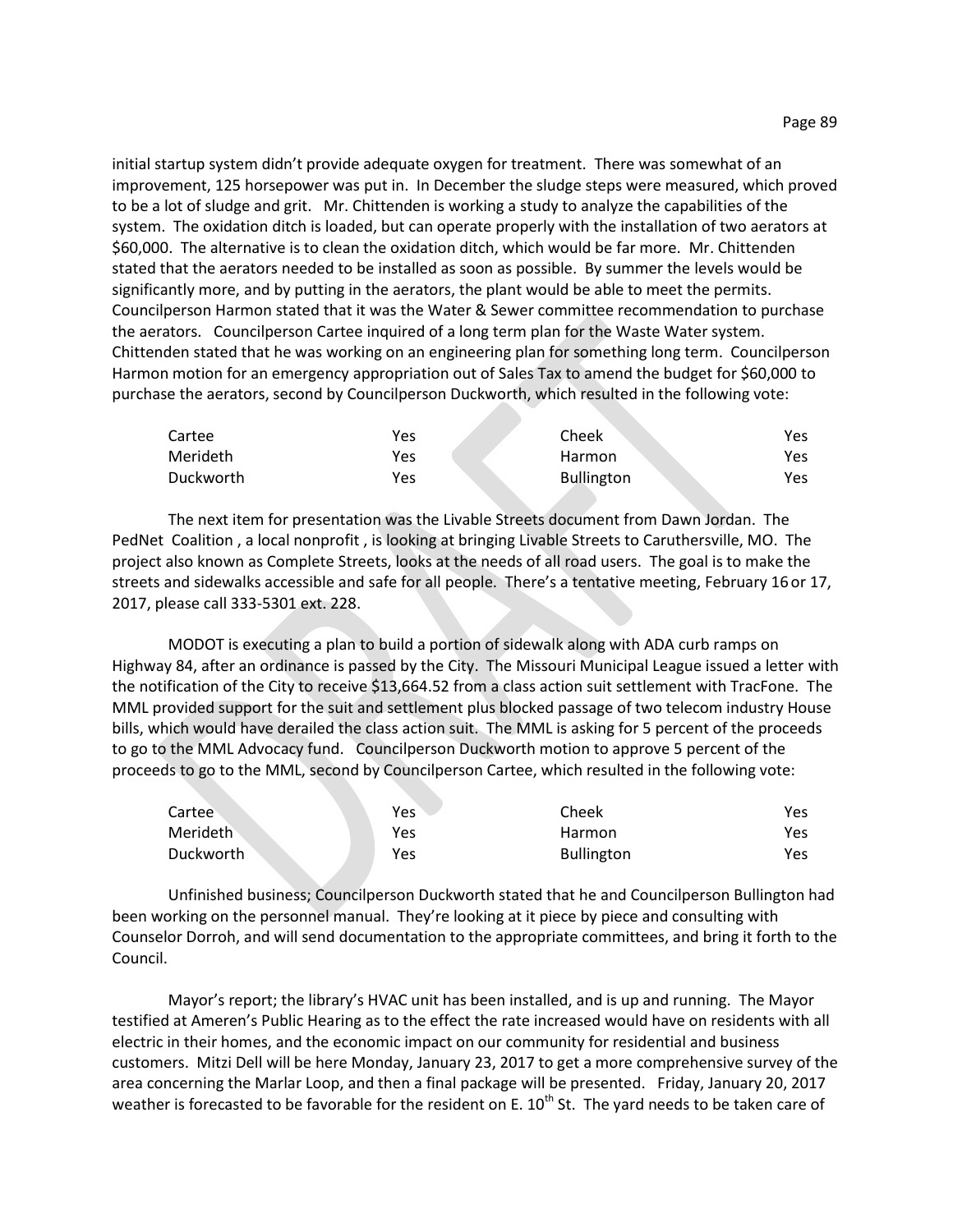## Page 90

after being in disarray from the sewer hookups. As of now there's no news to report on the Wal-Mart building. The Mayor is encouraging Mr. Rosen to continue dialogue with Shopko. Councilperson Cartee mentioned that Mr. Rosen knows the City's strengths and weaknesses, and has dealt with Wal-Mart building acquisitions. Councilperson Cartee suggested that the City look at an outside source to market Caruthersville geographically and demographically. Talking to our state legislators could also prove to be worthwhile. It was also mentioned that Mr. Rosen is more interested in leasing the building for 10 years rather than selling the building. The Economic Incubator committee headed by Christy Mercer has scheduled a meeting with the Council on February 6, 2017. Councilperson Cheek stated that Grizzly Jig's upcoming event will be January 26 through January 29, 2017. They have mailed out thousands of postcards, and are expecting between 3,000 to 8,000 visitors. Last year was a great year, and they encourage the locals to come out. Republic Services trash pickups were interrupted on January 17 and 18, 2017, due to equipment breakdowns. They are back on schedule, and the normal trash pickups will occur.

Police & Fire; Nick Cartee reported that the fire department will be receiving a matching funds grant for 12 pagers. The grant is for \$4,992 and the cost share would be \$2,496, once the pagers are purchased for \$4,992. Councilperson Cartee motion to purchase the pagers, second by Councilperson Bullington, which resulted in the following vote:

| Cartee    | Yes    | Cheek             | Yes |
|-----------|--------|-------------------|-----|
| Merideth  | Yes    | Harmon            | Yes |
| Duckworth | Absent | <b>Bullington</b> | Yes |

There were two fire calls from January 14 through January 18, 2017 as follows: 01/14/17, Trash set afire on  $11<sup>th</sup>$  and Jefferson; 01/14/17, Vehicle burned on I55/412

Chief Tony Jones reported that he and Assistant Chief Jerry Hudgens attended Governor Greitens' inauguration with the swearing in of elected officials for the state. They also honored law enforcement, fire, and the military personnel at the event.

Water & Sewer; Paul Shaw reported that \$6,000 was budgeted for air packs out of the Operations budget. There's a quote from Sentinel at \$5,300 for the air packs, and Shaw asked for approval. Councilperson Harmon motion for the approval, second by Councilperson Cartee, which resulted in the following vote:

| Cartee    | Yes    | Cheek             | Yes  |
|-----------|--------|-------------------|------|
| Merideth  | Yes    | Harmon            | Yes  |
| Duckworth | Absent | <b>Bullington</b> | Yes. |

Mayor McGraw asked if the Catholic Church needed a new meter with the fluctuations in their water bill. Paul Shaw stated that it could possibly be their line; all three buildings are on one meter. The line has been sectioned off and a valve put in, if it doesn't work, there could be a problem in the school. The Water department is assisting with the endeavor. Shaw thanked Terry Rushing and is crew for assisting with a force main that that had been hit, which had to be dug up and fixed. Paul Shaw asked for the approval to bid out the radios that were budgeted for. Councilperson Merideth motion for the approval, second by Councilperson Harmon, which resulted in the following vote: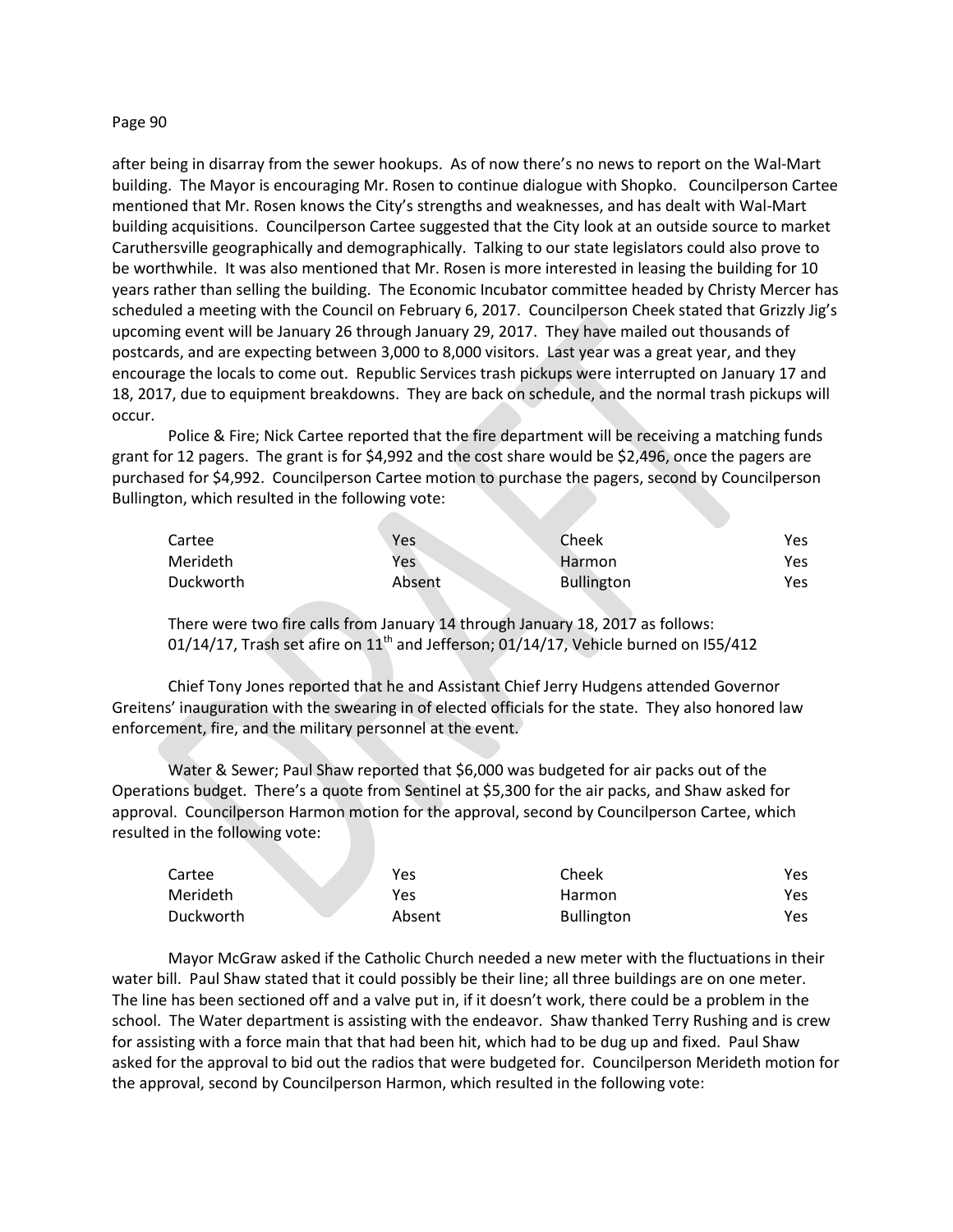| Cartee    | Yes    | Cheek             | Yes. |
|-----------|--------|-------------------|------|
| Merideth  | Yes    | Harmon            | Yes  |
| Duckworth | Absent | <b>Bullington</b> | Yes. |

Terry Rushing reported that the Street department assisted with two water line repairs along with a force main. The daily routines, taking down the rest of the Christmas decorations, and repairing lights has taken place. Blown down signs were also put back up. There have been numerous complaints on the residences on the 400 block of Highland and 200 block of E.  $8^{th}$  St. Rushing stated that he would be starting the process of abatement. Rushing conducted an inspection on the China King building in which repairs have to be made. Councilperson Cartee stated that the boarded up house on Carroll was being dealt with by the Administrator. Cartee made mention of activity at the dealership on Highway 84. He asked if things were being moved or more being put in. Terry Rushing stated that he would check into the matter. Councilperson Cartee stated that the City may need to look at hiring an outside source for the cleanup. Counselor Dorroh stated that he was looking at legal matters concerning the dealership, and would have a report for the next session.

Councilperson Bullington received and email form Doug McDowell for transfers resulting from the audit as follows: 1. \$4,350 from Sales Tax Fund to Airport Fund. 2. \$2,500 from Asset Forfeiture to Police Fund. Adjustments were made that changed beginning fund balances as follows:

| <b>General Fund</b>  | $+17,020.54$          |
|----------------------|-----------------------|
| Cemetery Fund        | $+ 3,900.00$          |
| Airport Fund         | $+4,703.00$           |
| <b>Econ Dev Fund</b> | 1,815.50<br>$\sim 10$ |
| <b>WW Bond Fund</b>  | $-23,808.04$          |
| Total                | .00                   |

Councilperson Harmon motion to approve the budget amendments, second by Councilperson Cartee which resulted in the following vote:

| Cartee    | Yes    | Cheek             | Yes |
|-----------|--------|-------------------|-----|
| Merideth  | Yes    | Harmon            | Yes |
| Duckworth | Absent | <b>Bullington</b> | Yes |

Teresa Tidwell reported that the HVAC unit is up and running. They will start the movies back in February, and already have a couple of birthday parties booked for this month. The book sale will start January 27 through February 5, 2017. With the purchase of a book bag for \$5 you can stuff as many books as it can hold. Michael Santschi contributed some old records that will also be available. Ms. Tidwell contacted Linda Fitzgerald, Workforce Economic Development, about hosting a job fair, February 2, 2017. The job fair is targeted for the remainder of the Wal-Mart employees that haven't been placed. Ms. Tidwell also made Ms. Fitzgerald aware of the capabilities of the library in having job fairs at its location for future events.

Introduction to bills; Mayor McGraw introduced an ordinance enabling the City to enter into an agreement with MODOT under project JOS3017J. Councilperson Harmon motion for the first reading, second by Cartee as follows:

Page 91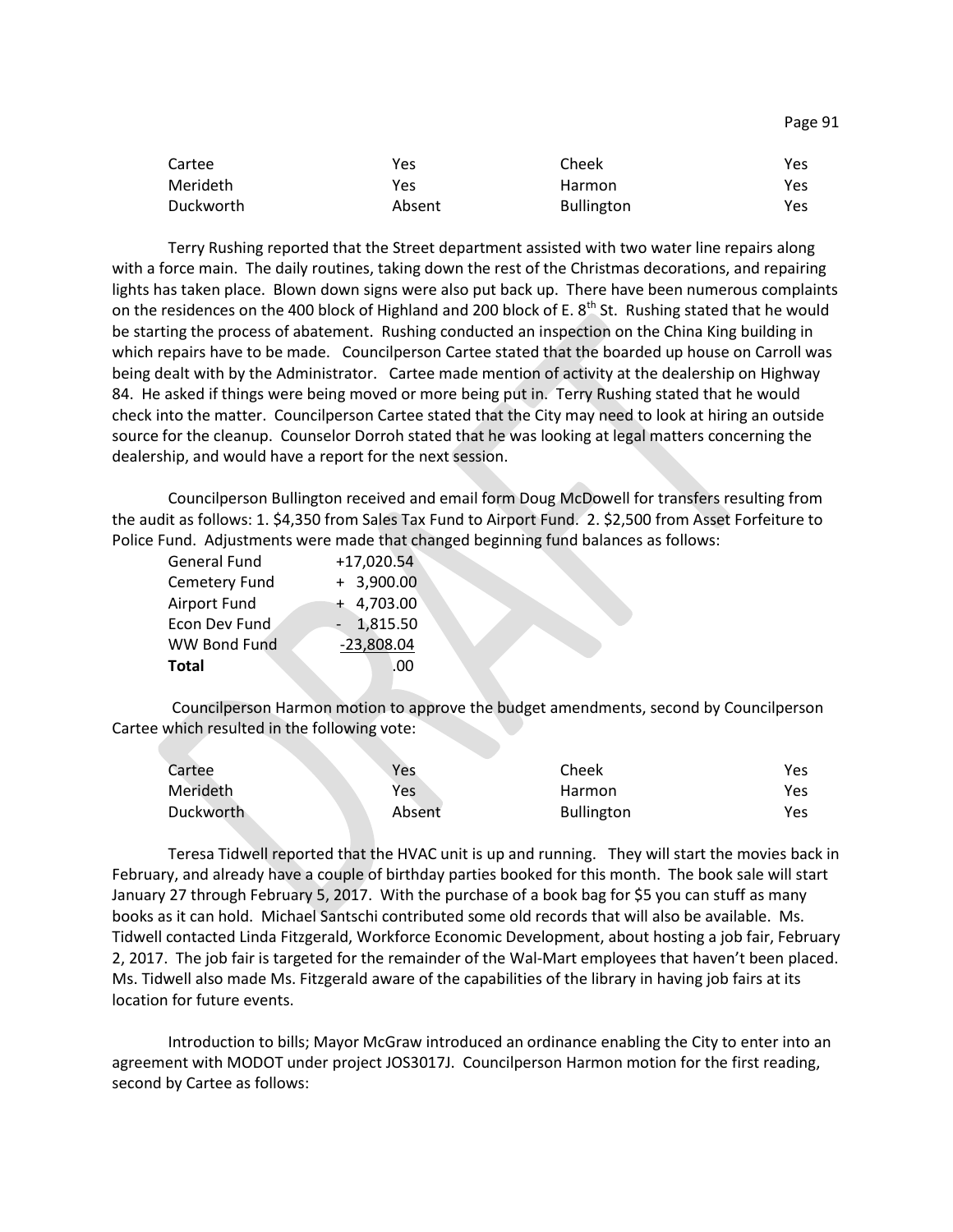Page 92

## **CITY OF CARUTHERSVILLE, MISSOURI BILL NO. 2017-01 ORDINANCE NO. 2017-01**

## **AN ORDINANCE TO AUTHORIZE THE MAYOR TO EXECUTE A MUNICIPAL AGREEMENT BETWEEN THE CITY OF CARUTHERSVILLE AND THE MISSOURI HIGHWAYS AND TRANSPORTATION COMMISSION PROVIDING FOR UTILIZATION OF THE CITY RIGHT OF WAY AND FOR UTILITY RELOCATION IN CONJUCTION WITH JOB NO. J0S3017J FOR SIDEWALK IMPROVMENTS LOCATED ON MISSOURI ROUTE 84 WITHIN THE CITY**

BE IT ORDAINED BY THE CITY COUNCIL OF THE CITY OF CARUTHERSVILLE, MISSOURI, as follows:

Section 1. The Mayor is hereby authorized to execute on behalf of the City of Caruthersville, Missouri, a contract with the Missouri Highways and Transportation Commission relating to Commission Job No. J0S3017J consisting of sidewalk improvements and ADA compliant curb ramps along Missouri Route 84 in Caruthersville substantially in the form attached hereto.

Section 2. All ordinances or parts of ordinances heretofore enacted which are in conflict herewith are hereby repealed.

Section 3. This ordinance shall be in full force and effect from and after the date of its passage and approval.

 $\overline{\phantom{a}}$  , and the contribution of the contribution of the contribution of the contribution of the contribution of the contribution of the contribution of the contribution of the contribution of the contribution of the

READ TWO TIMES, PASSED AND APPROVED on this 18<sup>th</sup> day of January, 2017.

APPROVED AS TO FORM: APPROVED:

Lawrence Dorroh, City Attorney Mike McGraw, Mayor

\_\_\_\_\_\_\_\_\_\_\_\_\_\_\_\_\_\_\_\_\_\_\_\_\_\_\_\_\_\_

ATTEST:

.

Takella Motton, City Clerk